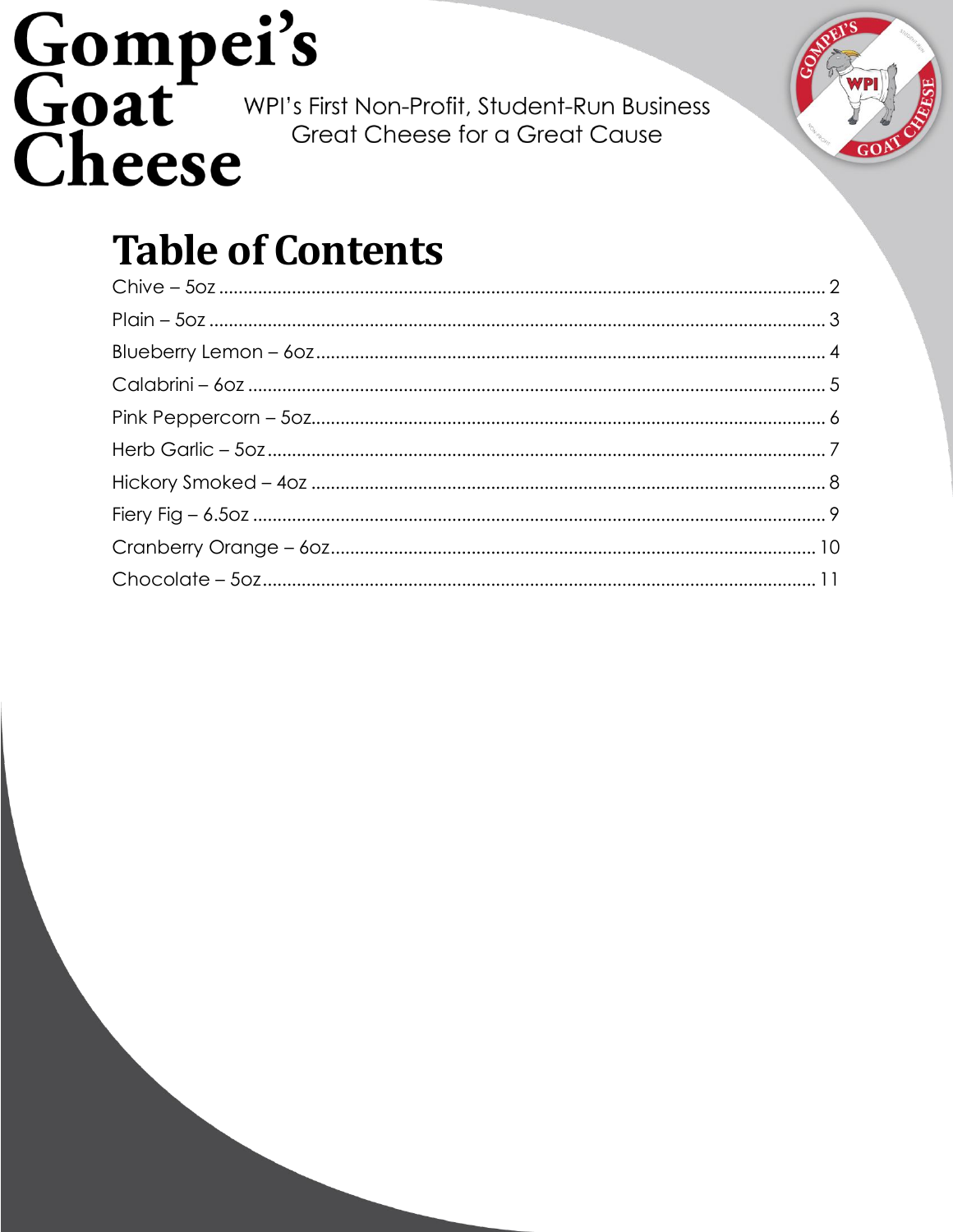

#### **Chive – 5oz**

Nutrition Facts

<span id="page-1-0"></span>

| <b>Serving Size</b>           | 1oz     |                                 |
|-------------------------------|---------|---------------------------------|
| Servings per container        | 5       |                                 |
| <b>Amount per serving</b>     |         |                                 |
| <b>Calories</b>               | 70      |                                 |
| <b>Calories from fat</b>      | 45      |                                 |
|                               |         | <b>Percent Daily Value(%DV)</b> |
| Total Fat (g)                 | 5(g)    | 8%                              |
| Saturated Fat (g)             | 3(g)    | 15%                             |
| Trans Fat (g)                 | O(g)    | 0%                              |
| Cholesterol (mg)              | 15(mg)  | 5%                              |
| Sodium (mg)                   | 110(mg) | 5%                              |
| <b>Total Carbohydrate (g)</b> | 1(g)    | 0%                              |
| Dietary Fiber (g)             | O(g)    | 0%                              |
| Sugars (g)                    | O(g)    | 0%                              |
| Protein (g)                   | 4(g)    | 3%                              |
| Vitamin A (IU)                | (IU)    | 8%                              |
| Vitamin C (mg)                | (mg)    | 0%                              |
| Calcium (mg)                  | (mg)    | $4\%$                           |
| lron (mg)                     | (mg)    | 0%                              |

Ingredients: Pasteurized goat milk, culture, enzymes, salt, chives.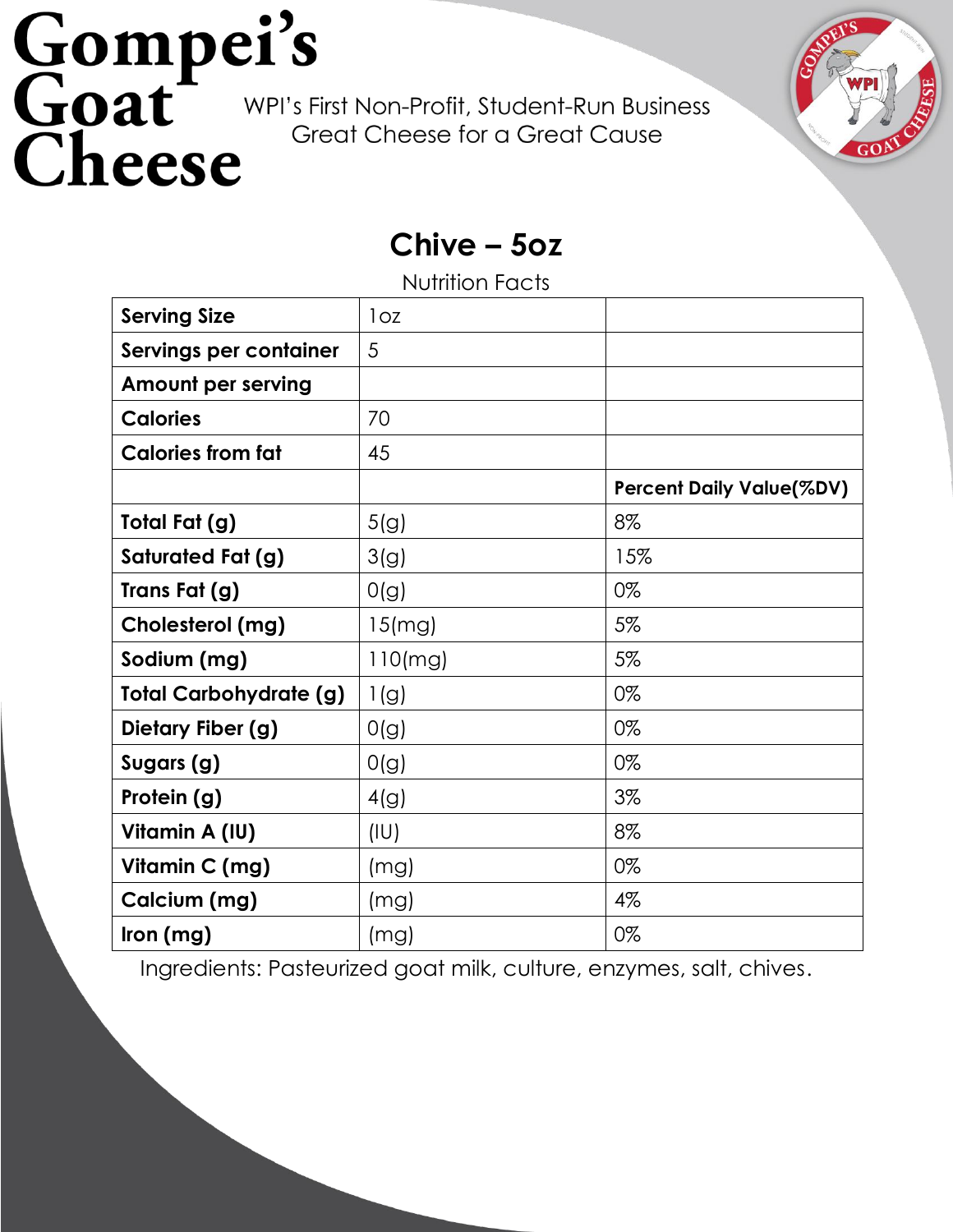

#### **Plain – 5oz**

Nutrition Facts

<span id="page-2-0"></span>

| <b>Serving Size</b>           | 1 <sub>OZ</sub> |                                 |
|-------------------------------|-----------------|---------------------------------|
| Servings per container        | 5               |                                 |
| Amount per serving            |                 |                                 |
| <b>Calories</b>               | 70              |                                 |
| <b>Calories from fat</b>      | 45              |                                 |
|                               |                 | <b>Percent Daily Value(%DV)</b> |
| Total Fat (g)                 | 5(g)            | 8%                              |
| Saturated Fat (g)             | 3(g)            | 15%                             |
| Trans Fat (g)                 | O(g)            | 0%                              |
| Cholesterol (mg)              | 15(g)           | 5%                              |
| Sodium (mg)                   | 110(g)          | 5%                              |
| <b>Total Carbohydrate (g)</b> | 1(g)            | 0%                              |
| Dietary Fiber (g)             | O(g)            | 0%                              |
| Sugars (g)                    | O(g)            | 0%                              |
| Protein (g)                   | 4(g)            | 3%                              |
| Vitamin A (IU)                | (IU)            | 8%                              |
| Vitamin C (mg)                | (mg)            | 0%                              |
| Calcium (mg)                  | (mg)            | 4%                              |
| lron (mg)                     | (mg)            | 0%                              |

Ingredients: Pasteurized goat milk, culture, enzymes, salt.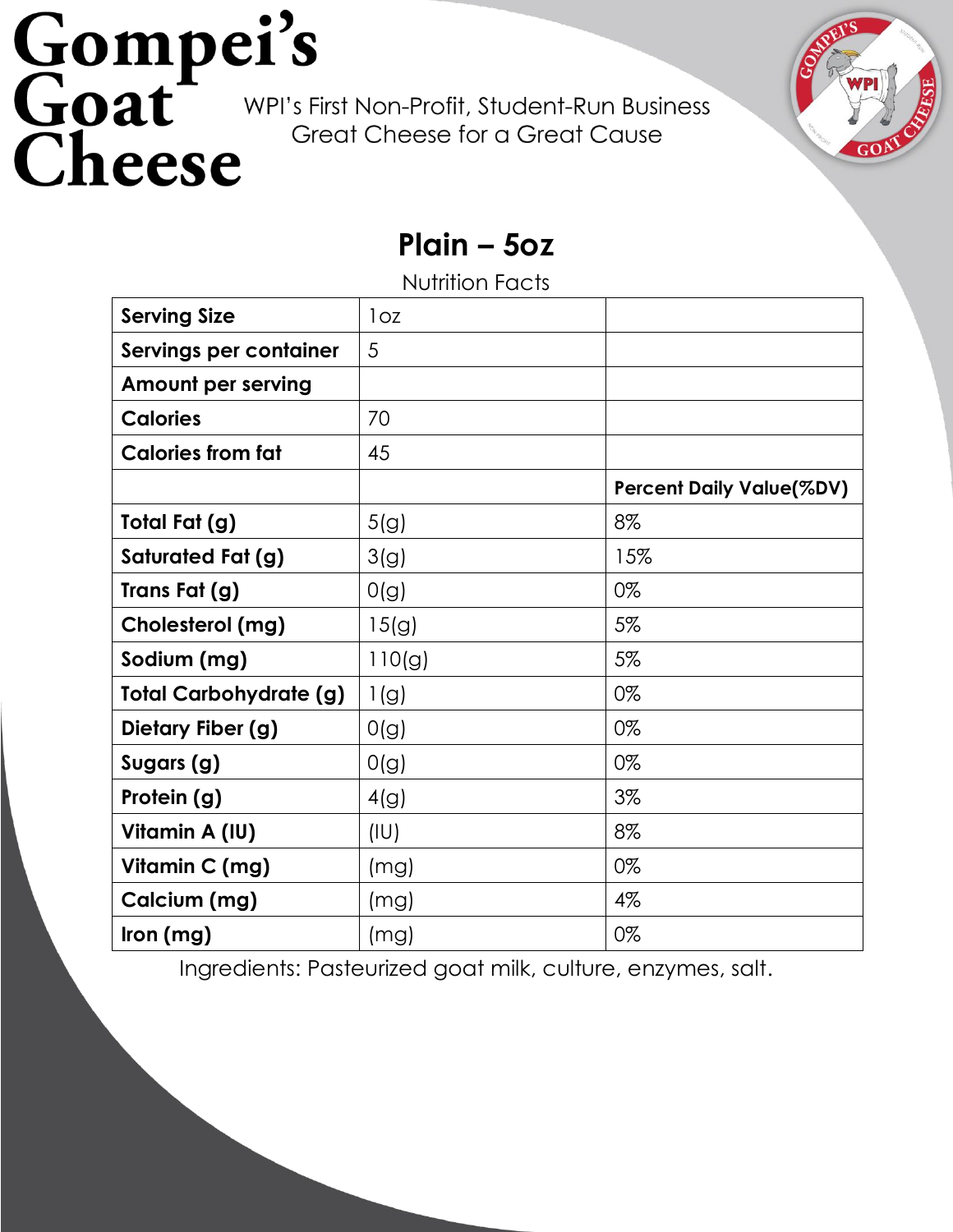### **Gompei's**<br>
Goat<br> *Cheese* for a Great Cause<br> *Cheese*<br> *Cheese*



#### **Blueberry Lemon – 6oz**

Nutrition Facts

<span id="page-3-0"></span>

| <b>Serving Size</b>           | 1 <sub>OZ</sub> |                                 |
|-------------------------------|-----------------|---------------------------------|
| Servings per container        | 6               |                                 |
| <b>Amount per serving</b>     |                 |                                 |
| <b>Calories</b>               | 70              |                                 |
| <b>Calories from fat</b>      | 45              |                                 |
|                               |                 | <b>Percent Daily Value(%DV)</b> |
| Total Fat (g)                 | 5(g)            | 8%                              |
| Saturated Fat (g)             | 3(g)            | 15%                             |
| Trans Fat (g)                 | O(g)            | 0%                              |
| Cholesterol (mg)              | 15(mg)          | 5%                              |
| Sodium (mg)                   | $110$ (mg)      | 5%                              |
| <b>Total Carbohydrate (g)</b> | 1(g)            | 0%                              |
| Dietary Fiber (g)             | O(g)            | 0%                              |
| Sugars (g)                    | O(g)            | 0%                              |
| Protein (g)                   | 4(g)            | 3%                              |
| Vitamin A (IU)                | (IU)            | 8%                              |
| Vitamin C (mg)                | (mg)            | 0%                              |
| Calcium (mg)                  | (mg)            | $4\%$                           |
| lron (mg)                     | (mg)            | 0%                              |

Ingredients: Pasteurized goat milk, dried blueberries (blueberries, cane sugar, sunflower oil) lemon zest, culture, enzymes, salt.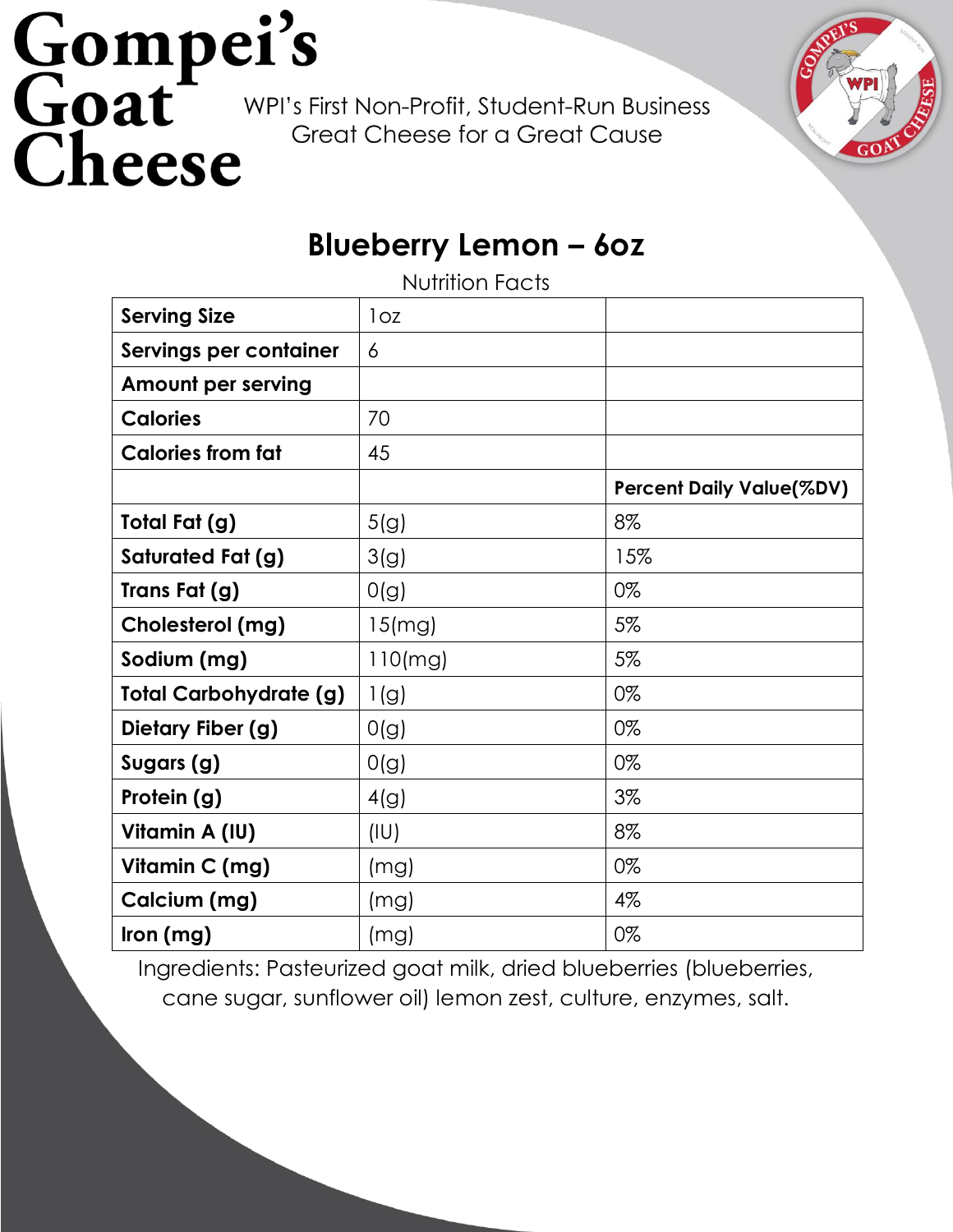

#### **Calabrini – 6oz**

Nutrition Facts

<span id="page-4-0"></span>

| <b>Serving Size</b>           | 1 <sub>OZ</sub> |                                 |
|-------------------------------|-----------------|---------------------------------|
| Servings per container        | 6               |                                 |
| <b>Amount per serving</b>     |                 |                                 |
| <b>Calories</b>               | 85              |                                 |
| <b>Calories from fat</b>      | 58              |                                 |
|                               |                 | <b>Percent Daily Value(%DV)</b> |
| Total Fat (g)                 | 7(g)            | 11%                             |
| Saturated Fat (g)             | 3(g)            | 15%                             |
| Trans Fat (g)                 | O(g)            | 0%                              |
| Cholesterol (mg)              | $12$ (mg)       | 5%                              |
| Sodium (mg)                   | 86(mg)          | 5%                              |
| <b>Total Carbohydrate (g)</b> | 2(g)            | 0%                              |
| Dietary Fiber (g)             | O(g)            | 0%                              |
| Sugars (g)                    | 1(g)            | 0%                              |
| Protein (g)                   | 4(g)            | 3%                              |
| Vitamin A (IU)                | (IU)            | 10%                             |
| Vitamin C (mg)                | (mg)            | 18%                             |
| Calcium (mg)                  | (mg)            | 8%                              |
| lron (mg)                     | (mg)            | 2%                              |

Ingredients: Pasteurized goat milk, culture, enzymes, salt, sun dried tomatoes, olive oil, basil, garlic.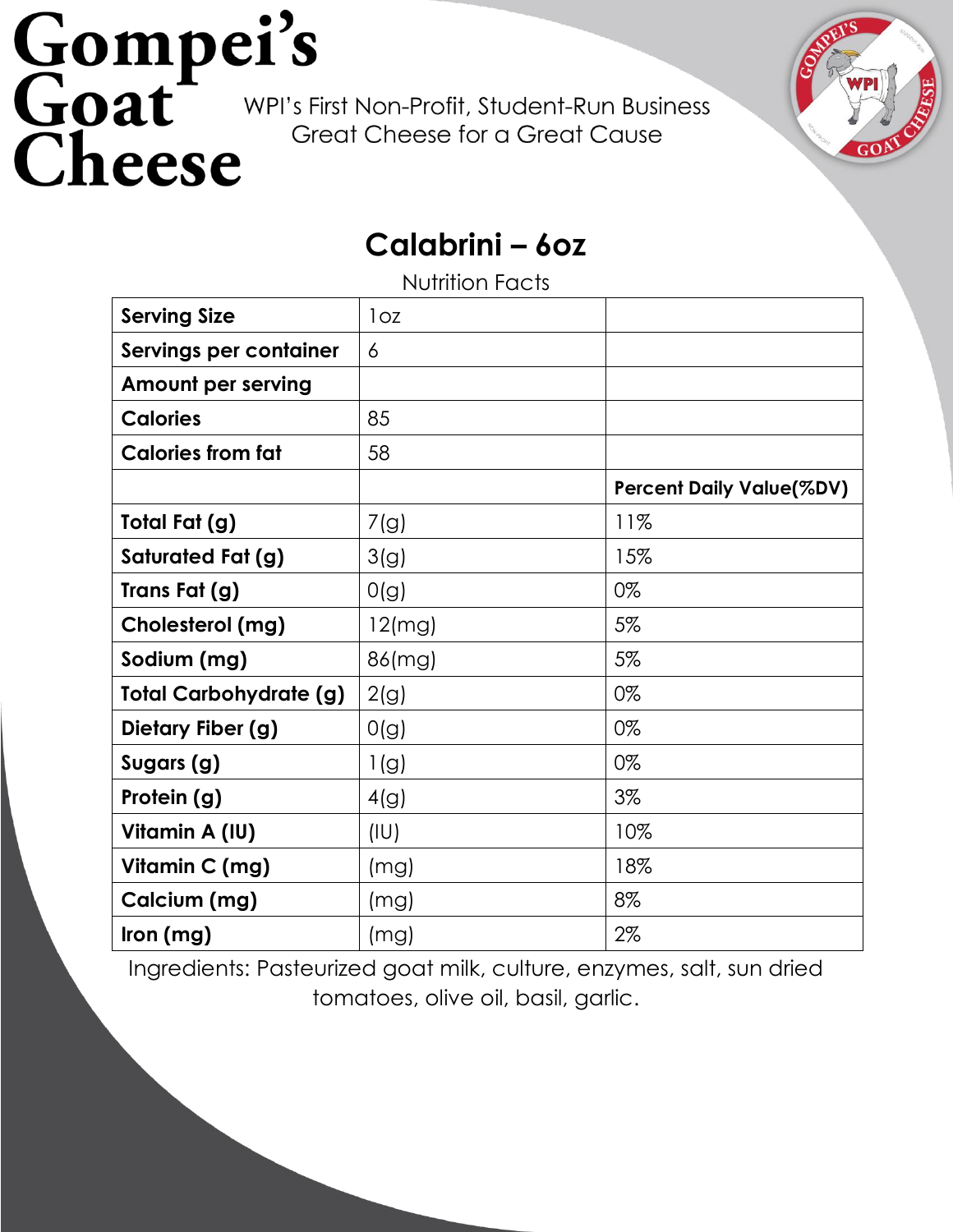

### **Pink Peppercorn – 5oz**

Nutrition Facts

<span id="page-5-0"></span>

| <b>Serving Size</b>           | 1oz        |                                 |
|-------------------------------|------------|---------------------------------|
| Servings per container        | 5          |                                 |
| <b>Amount per serving</b>     |            |                                 |
| <b>Calories</b>               | 70         |                                 |
| <b>Calories from fat</b>      | 45         |                                 |
|                               |            | <b>Percent Daily Value(%DV)</b> |
| Total Fat (g)                 | 5(g)       | 8%                              |
| Saturated Fat (g)             | 3(g)       | 15%                             |
| Trans Fat (g)                 | O(g)       | 0%                              |
| Cholesterol (mg)              | 15(mg)     | 5%                              |
| Sodium (mg)                   | $110$ (mg) | 5%                              |
| <b>Total Carbohydrate (g)</b> | 1(g)       | 0%                              |
| Dietary Fiber (g)             | O(g)       | 0%                              |
| Sugars (g)                    | O(g)       | 0%                              |
| Protein (g)                   | 4(g)       | 3%                              |
| Vitamin A (IU)                | (IU)       | 8%                              |
| Vitamin C (mg)                | (mg)       | 0%                              |
| Calcium (mg)                  | (mg)       | 4%                              |
| Iron (mg)                     | (mg)       | 0%                              |

Ingredients: Pasteurized goat milk, culture, enzymes, salt, pink pepper.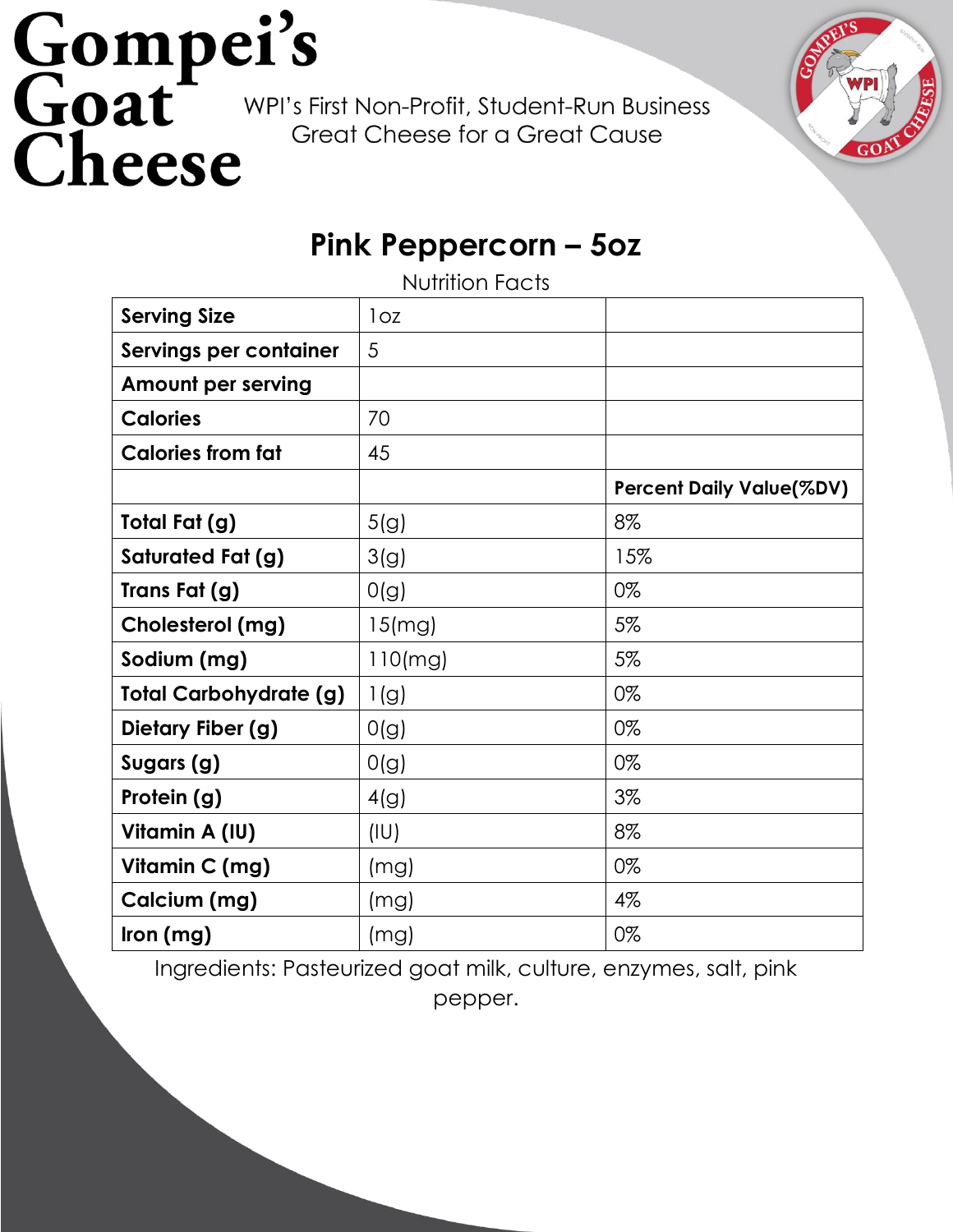

### **Herb Garlic – 5oz**

Nutrition Facts

<span id="page-6-0"></span>

| <b>Serving Size</b>           | loz     |                                 |
|-------------------------------|---------|---------------------------------|
| Servings per container        | 5       |                                 |
| <b>Amount per serving</b>     |         |                                 |
| <b>Calories</b>               | 70      |                                 |
| <b>Calories from fat</b>      | 45      |                                 |
|                               |         | <b>Percent Daily Value(%DV)</b> |
| Total Fat (g)                 | 5(g)    | 8%                              |
| Saturated Fat (g)             | 3(g)    | 15%                             |
| Trans Fat (g)                 | O(g)    | 0%                              |
| Cholesterol (mg)              | 15(mg)  | 5%                              |
| Sodium (mg)                   | 110(mg) | 5%                              |
| <b>Total Carbohydrate (g)</b> | 1(g)    | 0%                              |
| Dietary Fiber (g)             | O(g)    | 0%                              |
| Sugars (g)                    | O(g)    | 0%                              |
| Protein (g)                   | 4(g)    | 3%                              |
| Vitamin A (IU)                | (IU)    | 8%                              |
| Vitamin C (mg)                | (mg)    | 0%                              |
| Calcium (mg)                  | (mg)    | 4%                              |
| lron (mg)                     | (mg)    | 0%                              |

Ingredients: Pasteurized goat milk, culture, enzymes, salt, garlic,

herbs.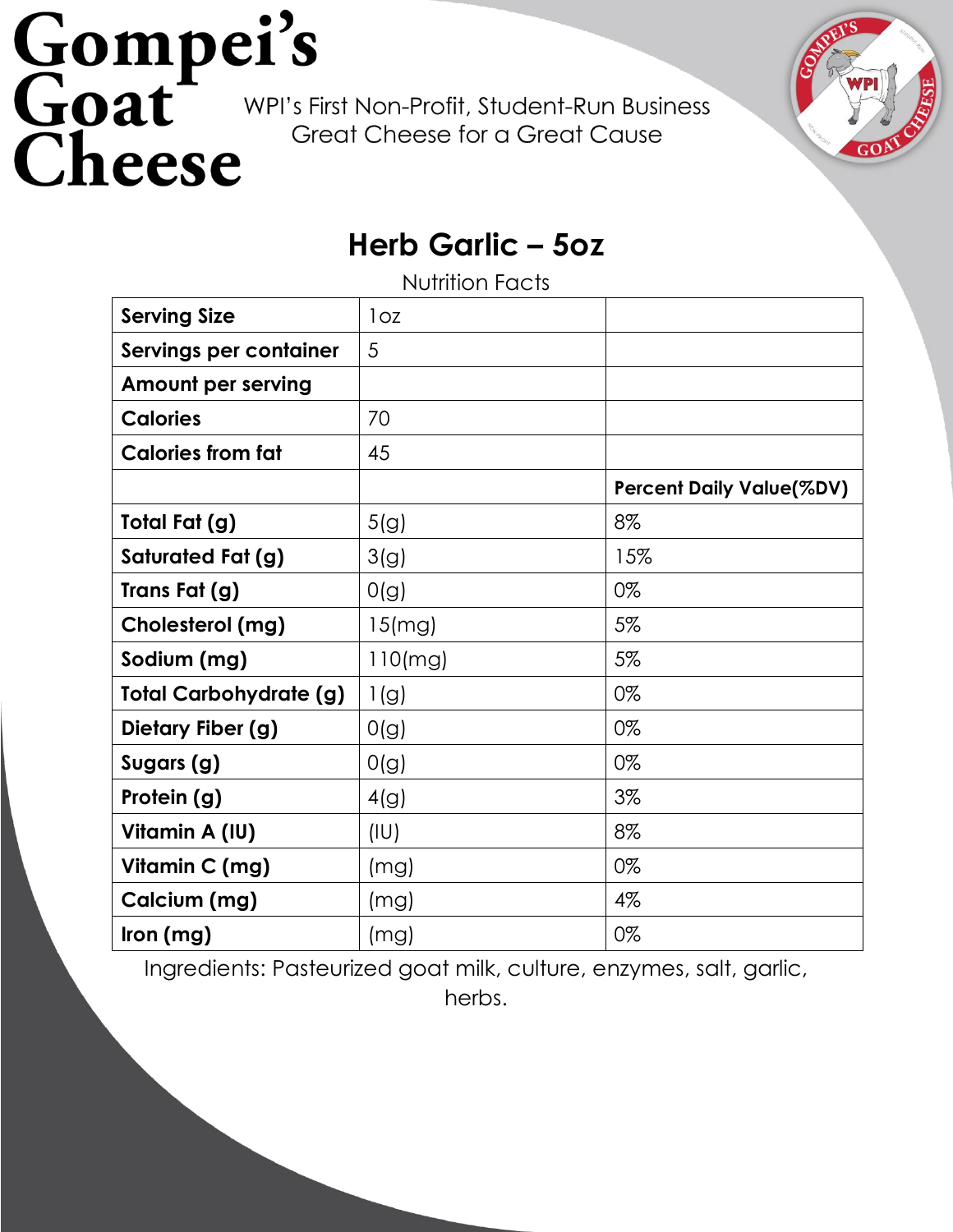

### **Hickory Smoked – 4oz**

Nutrition Facts

<span id="page-7-0"></span>

| <b>Serving Size</b>           | 1 <sub>OZ</sub> |                                 |
|-------------------------------|-----------------|---------------------------------|
| Servings per container        | $\overline{4}$  |                                 |
| <b>Amount per serving</b>     |                 |                                 |
| <b>Calories</b>               | 84              |                                 |
| <b>Calories from fat</b>      | 54              |                                 |
|                               |                 | <b>Percent Daily Value(%DV)</b> |
| Total Fat (g)                 | 6(g)            | 8%                              |
| Saturated Fat (g)             | 4(g)            | 15%                             |
| Trans Fat (g)                 | O(g)            | 0%                              |
| Cholesterol (mg)              | $18$ (mg)       | 5%                              |
| Sodium (mg)                   | 132(mg)         | 5%                              |
| <b>Total Carbohydrate (g)</b> | 1(g)            | 0%                              |
| Dietary Fiber (g)             | O(g)            | 0%                              |
| Sugars (g)                    | O(g)            | 0%                              |
| Protein (g)                   | 5(g)            | $4\%$                           |
| Vitamin A (IU)                | (IU)            | 9%                              |
| Vitamin C (mg)                | (mg)            | 0%                              |
| Calcium (mg)                  | (mg)            | $4\%$                           |
| Iron $(mg)$                   | (mg)            | 0%                              |

Ingredients: Pasteurized goat milk, culture, enzymes, salt, naturally smoked with hickory wood.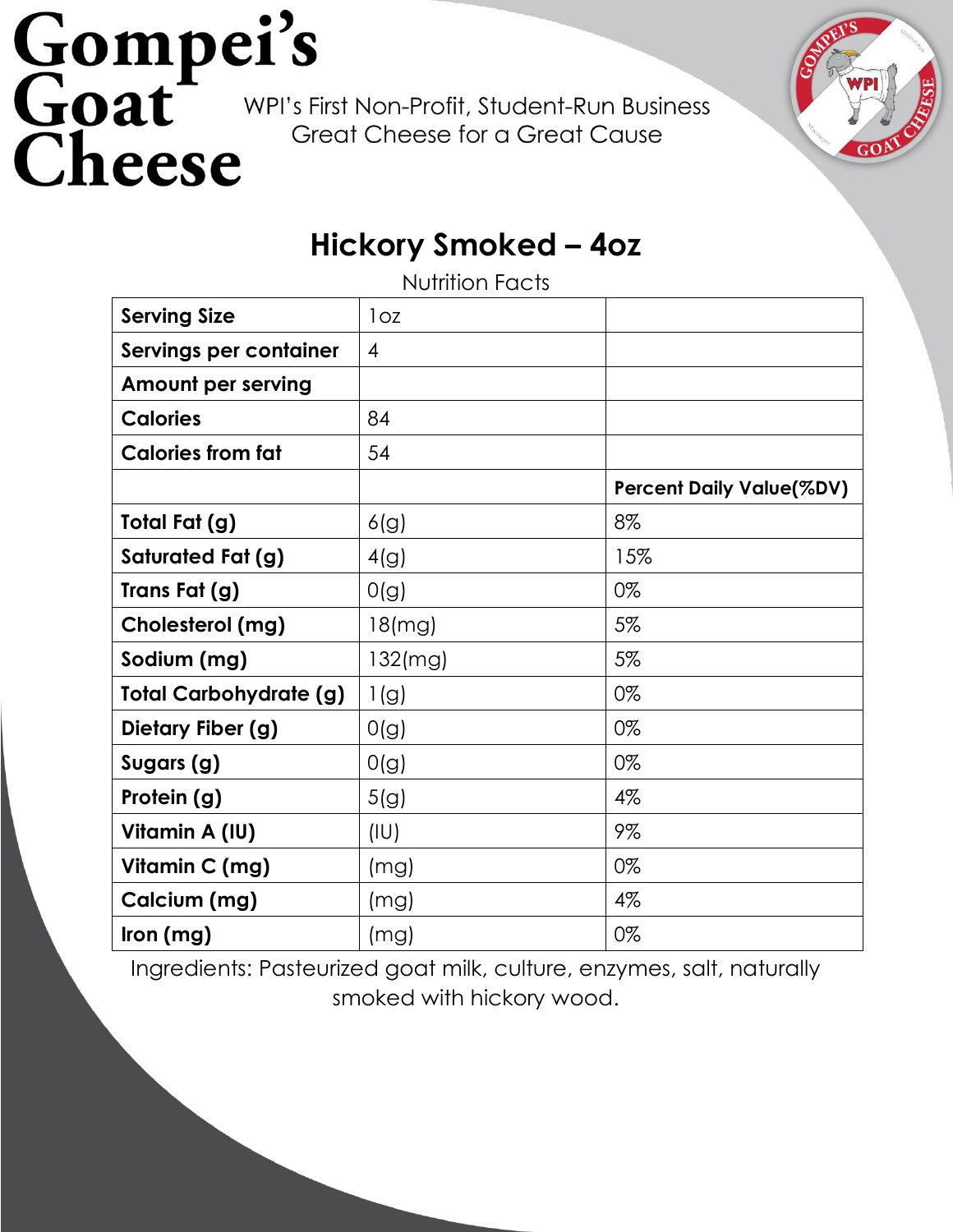### **Gompei's**<br>
Goat<br> *Cheese* for a Great Cause<br> *Cheese*<br> *Cheese*



### **Fiery Fig – 6.5oz**

Nutrition Facts

<span id="page-8-0"></span>

| <b>Serving Size</b>           | 1 <sub>OZ</sub> |                                 |
|-------------------------------|-----------------|---------------------------------|
| Servings per container        | 6               |                                 |
| <b>Amount per serving</b>     |                 |                                 |
| <b>Calories</b>               | 70              |                                 |
| <b>Calories from fat</b>      | 45              |                                 |
|                               |                 | <b>Percent Daily Value(%DV)</b> |
| Total Fat (g)                 | 5(g)            | 8%                              |
| Saturated Fat (g)             | 3(g)            | 15%                             |
| Trans Fat (g)                 | O(g)            | 0%                              |
| Cholesterol (mg)              | 15(mg)          | 5%                              |
| Sodium (mg)                   | $110$ (mg)      | 5%                              |
| <b>Total Carbohydrate (g)</b> | 1(g)            | 0%                              |
| Dietary Fiber (g)             | O(g)            | 0%                              |
| Sugars (g)                    | O(g)            | 0%                              |
| Protein (g)                   | 4(g)            | 3%                              |
| Vitamin A (IU)                | (IU)            | 8%                              |
| Vitamin C (mg)                | (mg)            | 0%                              |
| Calcium (mg)                  | (mg)            | 4%                              |
| Iron (mg)                     | (mg)            | 0%                              |

Ingredients: Pasteurized goat milk, culture, enzymes, salt, figs, tequila, cane sugar, habanero pepper.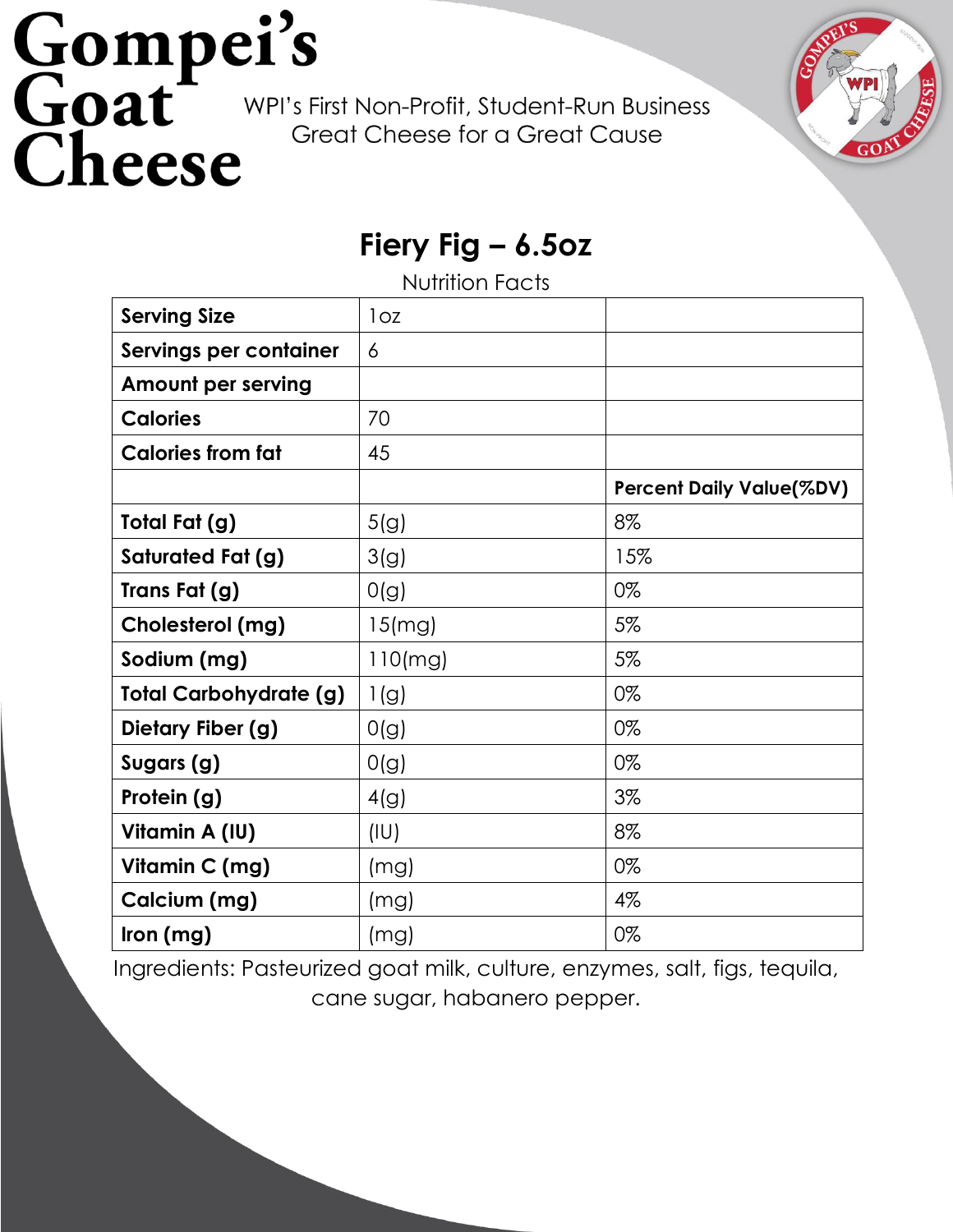

#### **Cranberry Orange – 6oz**

Nutrition Facts

<span id="page-9-0"></span>

| <b>Serving Size</b>           | 1 <sub>oz</sub> |                                 |
|-------------------------------|-----------------|---------------------------------|
| Servings per container        | 6               |                                 |
| <b>Amount per serving</b>     |                 |                                 |
| <b>Calories</b>               | 70              |                                 |
| <b>Calories from fat</b>      | 45              |                                 |
|                               |                 | <b>Percent Daily Value(%DV)</b> |
| Total Fat (g)                 | 5(g)            | 8%                              |
| Saturated Fat (g)             | 3(g)            | 15%                             |
| Trans Fat (g)                 | O(g)            | 0%                              |
| Cholesterol (mg)              | 15(mg)          | 5%                              |
| Sodium (mg)                   | 110(mg)         | 5%                              |
| <b>Total Carbohydrate (g)</b> | 1(g)            | 0%                              |
| Dietary Fiber (g)             | O(g)            | 0%                              |
| Sugars (g)                    | O(g)            | 0%                              |
| Protein (g)                   | 4(g)            | 3%                              |
| Vitamin A (IU)                | (IU)            | 8%                              |
| Vitamin C (mg)                | (mg)            | 0%                              |
| Calcium (mg)                  | (mg)            | 4%                              |
| Iron (mg)                     | (mg)            | 0%                              |

Ingredients: Pasteurized goat milk, culture, enzymes, salt, cranberries, orange zest.